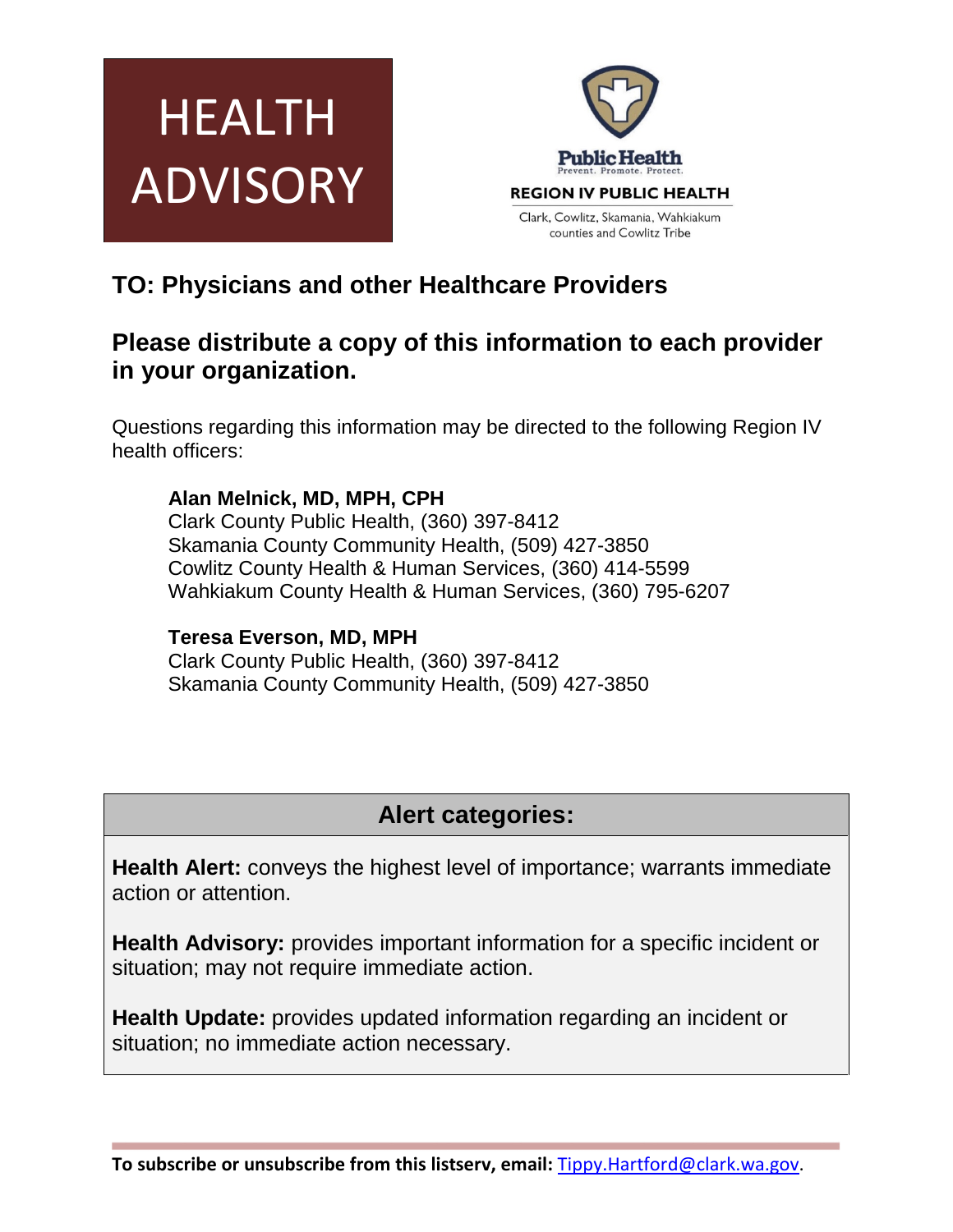**CDC warns of antibiotic-resistant infections tied to procedures in Mexico, coagulopathy tied to synthetic cannabinoids** 



#### *Summary*

The Centers for Disease Control and Prevention (CDC) has recently issued advisories about two investigations:

- 1. Ten Verona Integron-mediated Metallo-β-lactamase-producing carbapenemresistant *Pseudomonas aeruginosa* (VIM-CRPA) infections among adult patients returning to the United States after undergoing invasive procedures in Mexico.
- 2. Multistate outbreak of coagulopathy from exposure to synthetic cannabinoid products containing a vitamin K-epoxide cycle antagonist, brodifacoum. This is an update from an advisory issued May 31, 2018. Currently, there are 324 cases and at least eight fatalities.

#### *Background – antibiotic-resistant infections*

CDC was first notified of the outbreak on Sept. 28, 2018 through the Antibiotic Resistance Laboratory Network. The adult patients had undergone invasive procedures, such as endoscopy and surgery, in Mexico. Seven patients reported receiving bariatric surgery in Tijuana, Baja California, Mexico between September and November 2018. Out of those seven, six patients underwent surgery at Grand View Hospital in Tijuana.

In Washington, two cases of VIM pseudomonas aeruginosa surgical site infections connected to bariatric surgery have been identified as part of the cluster. Of those two cases, one was identified in 2015 and the other in November 2018. The case identified this year is associated with Grand View Hospital in Tijuana.

#### *Action requested – antibiotic-resistant infections*

Providers caring for patients with a history of recent invasive procedures in Mexico should be aware of the potential for infections caused by resistant pathogens like VIM-CRPA. For those with signs of infection, providers should obtain cultures, perform antimicrobial susceptibility testing to guide treatment, and have any carbapenem-resistant strains of *Pseudomonas aeruginosa* and Enterobacteriaceae tested for VIM and other plasmid-mediated carbapenemases.

CDC continues to recommend that patients admitted to health care facilities in the U.S. following an overnight stay in a health care facility outside the U.S. (within the last six months) undergo rectal screening for carbapenemase-producing organisms.

In Washington, voluntary submission of carbapenem-resistant *Pseudomonas aeruginosa* (CRPA) through clinical labs has been ongoing since 2016 and continues through the West Regional Antibiotic Resistance Laboratory Network (ARLN) located at the Washington Public Health Laboratories (PHL).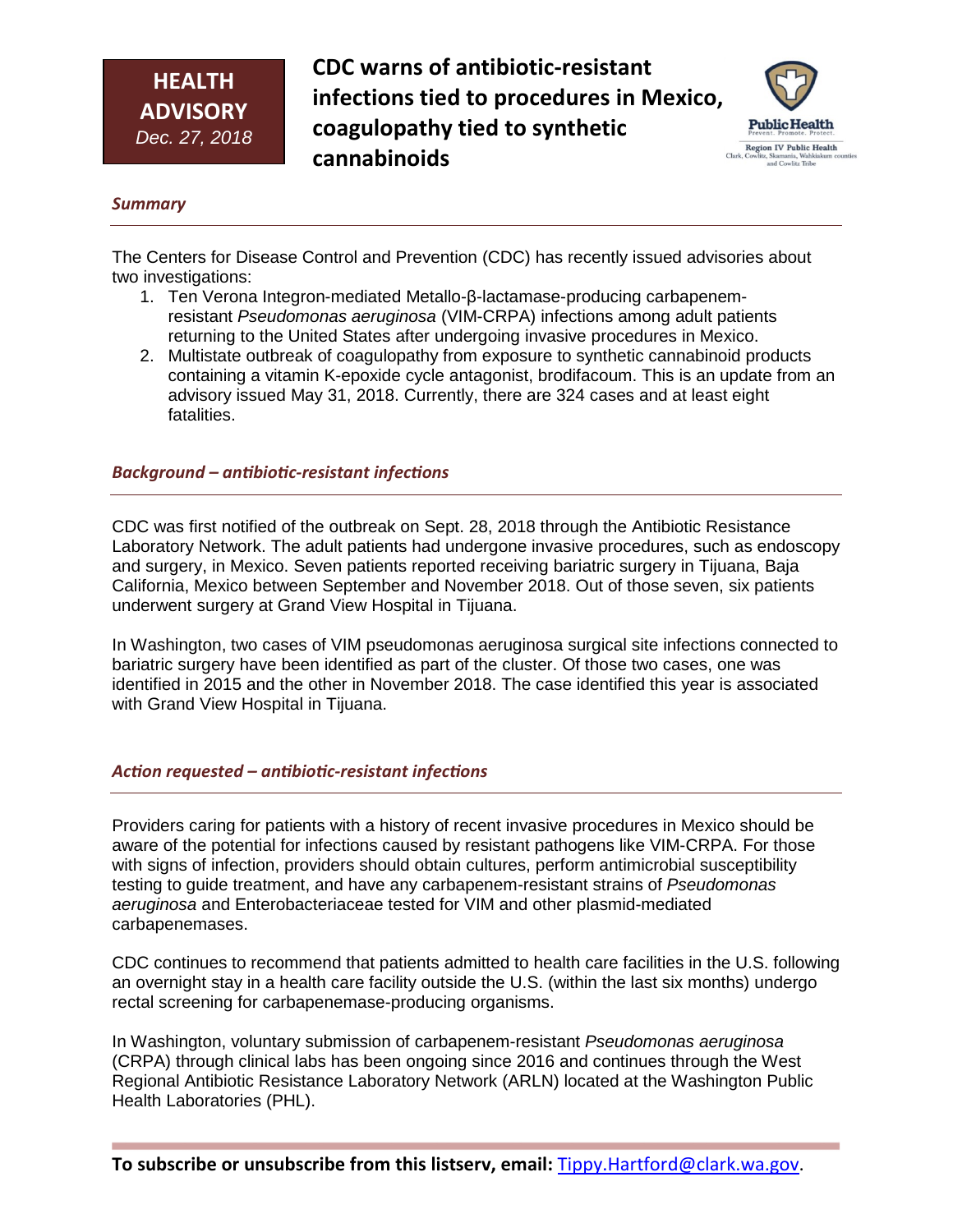Since the index patient with hypocoagulopathy associated with synthetic cannabinoids use was identified on March 8, 2018 in Illinois, at least 324 people have presented to health care facilities with serious bleeding from possible exposure. None of the cases is in Washington.

Vitamin K1 continues to be the recommended therapy. Since the original advisory in May, two new clinical scenarios have emerged:

- 1. Several patients have outpatient follow-up blood brodifacoum concentrations that are higher than their initial blood brodifacoum concentrations.
- 2. At least one patient has become pregnant since starting outpatient oral Vitamin K1 treatment.

When patients are found to have outpatient follow-up blood brodifacoum concentrations higher than their initial blood brodifacoum concentrations, it strongly suggests that they have continued or resumed using synthetic cannabinoid products containing brodifacoum while on oral vitamin K1 therapy. The consequences of re-exposure to brodifacoum include:

- 1. Risk of life-threatening hemorrhage,
- 2. Oral vitamin K1 dosing may need to be increased, and
- 3. Oral vitamin K1 treatment duration may need to be extended.

Pregnancies in patients who are on oral vitamin K1 treatment for brodifacoum toxicity are high-risk pregnancies. Brodifacoum crosses the placenta. Both mother and fetus are at risk for serious bleeding. Brodifacoum may also be a teratogen because its chemical structure is similar to warfarin, a known teratogen.

#### *Action requested – coagulopathy*

- Maintain a high index of suspicion for continued or resumed use of synthetic cannabinoid products containing brodifacoum in patients who are on oral vitamin K1 therapy. Ask these patients about continued or resumed use of synthetic cannabinoid products.
- Counsel against resuming or continuing use of synthetic cannabinoid products. Refer patients to the Substance Abuse and Mental Health Services Administration (SAMHSA) national helpline, 1-800-662-HELP(4357), a free, confidential, 24/7, 365-day-a-year treatment referral and information service in English and Spanish for individuals and families facing mental and/or substance use disorders.
- Advise patients that their current oral vitamin K1 dosing may not prevent recurrent coagulopathy from re-exposure to brodifacoum in synthetic cannabinoid products and the duration of oral vitamin K1 treatment may need to be extended.
- Consider periodic quantitative testing of patients' blood for brodifacoum during outpatient follow-up visits to inform if patients continued or resumed use of synthetic cannabinoid products containing brodifacoum. In addition, serial blood brodifacoum concentrations allow for calculation of blood brodifacoum half-life and assist in determining duration of oral vitamin K1 therapy.
- Ask all women of childbearing age who are on oral vitamin K1 therapy about the possibility of being pregnant and counsel them about reliable contraceptive techniques. A periodic pregnancy test should be performed on all women of childbearing age who are on oral